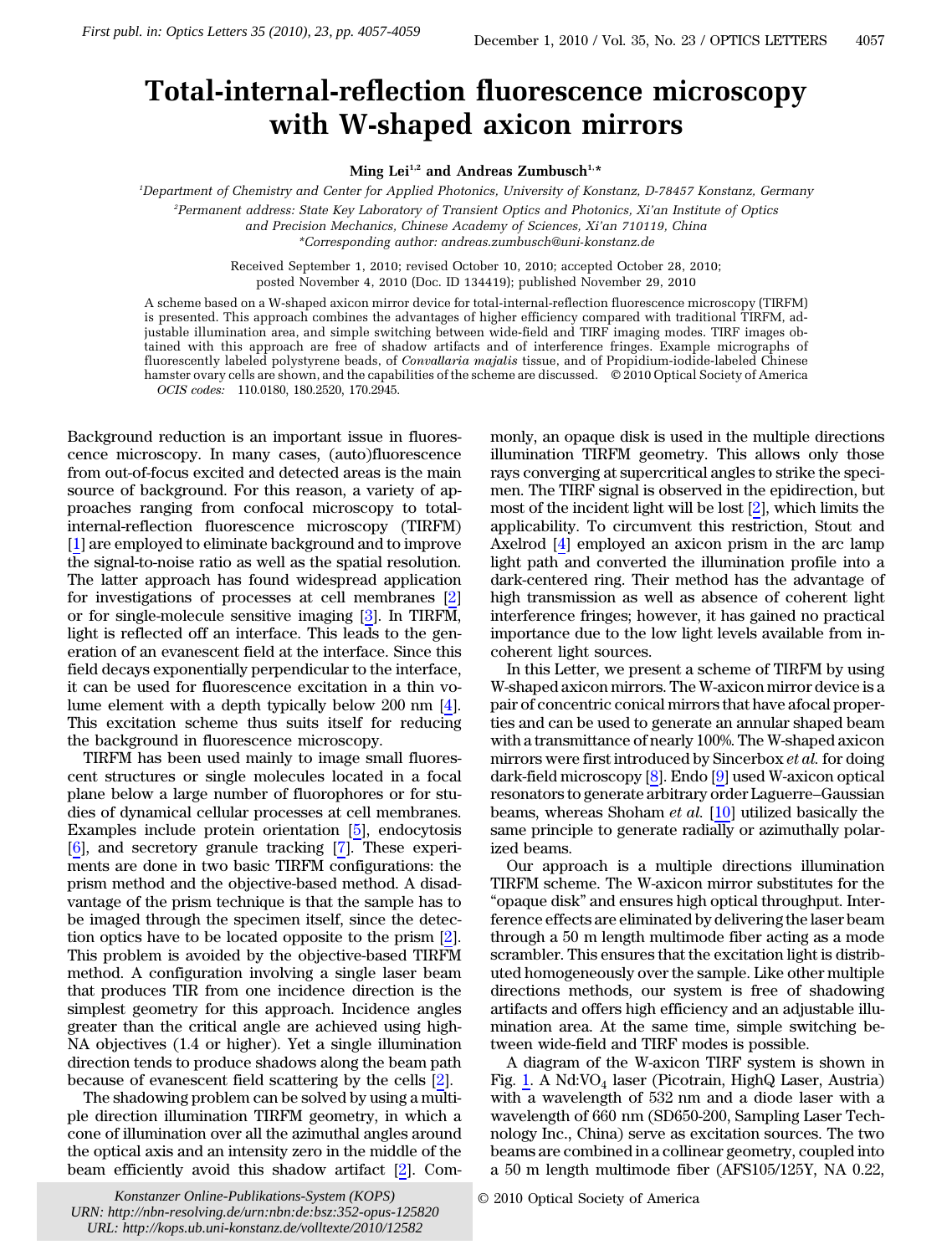<span id="page-1-0"></span>

Fig. 1. (Color online) Experimental layout of the TIRF microscopy by using W-shaped axicon mirrors.

Thorlabs, USA), and collimated by lens  $L_1$ . Differently from the conventional multiple-direction illumination TIRFM geometry employing an opaque disk, the collimated beam passes through a plane mirror having a hole and hits the W axicon (LT Ultra-Precision Technology GmbH, Aftholderberg, Germany). There, the beam is reflected by the inner axicon mirror into a direction perpendicular to the original direction. The outer axicon mirror itself reflects the rays from the inner axicon mirror in a direction perpendicular to their previous direction. This generates a beam profile with an annular shape. The plane mirror with the hole is positioned at an angle of about 45° to the incident beam such that light from the incident beam passes through the aperture, while light reflected from the outer axicon mirror is reflected by 90° from this mirror [\[8](#page-2-7)]. The tip of the inner axicon is in line with the edge of the outer axicon, and the inner axicon is manufactured such that it can be slid forward or backward inside the aperture of the outer axicon to change the geometry of the W-axicon reflector. Sliding the inner part corresponds to adjusting the diameter of the annular beam and can be used to change from TIR to a wide-field excitation mode. The annular beam passes through the telescope formed by  $L_2$  and  $L_3$  and is reflected into the back aperture of the 63× oil immersion objective (HCX PL Apo, NA 1.4, Leica, Germany). Ideally, to obtain a large area of illumination with an evanescent field,  $L_3$  should focus a very thin annulus onto the back focal plane of the objective. Instead, we directly use the annulus. Depending on the thickness of the annulus in the objective's backfocal plane, this leads to a range of incidence polar angles. In our experiment, the thickness of the annulus can be adjusted to an acceptable extent by the telescope formed by  $L_2$  and  $L_3$ . A possibility to further reduce this narrow distribution of polar angles consists in using an open angle of the outer axicon mirror slightly larger than 45° in order to get reflected parallel rays diverging slightly from the optical axis. Then  $L_2$ would focus the light into a very thin annulus, which can be cast on the back focal plane of the objective by  $L_3$ . The TIRF signal is detected in the epidirection. An electronmultiplying CCD camera (Andor IXonEM+, Andor Technology PLC, Northern Ireland) captures the twodimensional TIRF image, with an objective (50 mm, f-number 1.8, Nikon, Japan) serving as a tube lens. A bandpass and two long-pass filters (605/70-2P, HQ680lp, and LP02-568RS, AHF Analysentechnik AG, Germany) block

the excitation laser beams. The maximum laser powers used are 20 mW.

Fluorescence beads (TetraSpeck microspheres,  $1 \mu m$ , fluorescent blue/green/orange/dark red, Molecular Probes, Inc., USA) immersed in a polymer film and Convallaria majalis slices (Leica, Germany) are used as test samples. The samples are imaged through  $170-\mu$ m-thick glass coverslips.

Wild-type Chinese hamster ovary (CHO) clone cells (Toronto strain) were grown in Eagle's minimum essential medium (Gibco) supplemented with 8% heat inactivated foetal bovine serum (Gibco),  $0.584$  g/l L-glutamine (Gibco),  $3.5 \text{ g/l}$  D-glucose (Sigma),  $2.95 \text{ g/l}$  tryptosephosphate (Sigma),  $100 \text{ U/ml}$  penicillin (Gibco),  $100 \text{ mg/l}$  streptomycin (Gibco), and basel medium Eagle vitamins (Sigma).

The penetration of Propidium iodide (PI) was achieved by electroporation. The electric-field generator (GHT Unipolar 2000 V, Betatech, France) delivers square-wave electric pulses. Two stainless-steel plate parallel electro $des$  (length = 10 mm, interelectrode distance = 10 mm) connected to the voltage generator provide a uniform electric field. Cells were seeded on a glass slide around 24 h before the observations. The culture medium was removed and replaced by a PI-containing pulsation buffer (i.e., 100  $\mu$ M PI in 10 mM phosphate pH 7.4, 1 mM MgCl2, 250 mM sucrose). The electric field parameters were 10 pulses of 5 ms length,  $0.35$  kV/cm intensity, and 1 Hz frequency at room temperature. 5 min after the electric field application, the cells were incubated with 4% paraformaldehyde for 10 min to fix the system, washed with phosphate buffered saline, and mounted on a slide.

To demonstrate that the signal generated by this Waxicon-based scheme is TIRF, we imaged polymerimmersed fluorescence microspheres  $(1 \mu m)$  diameter) deposited on a 170- $\mu$ m-thick cover slide (Fig. [2](#page-1-1)). The TIRF nature of the detected signal is demonstrated by changing the diameter of the illuminated annular beam. As has been pointed out above, sliding the inner axicon inside the aperture of the outer axicon changes the diameter of the annular beam. When the incident angle on the sample is adjusted to a size greater than the critical angle, the illumination light will undergo total reflection, thereby providing TIRF excitation. By contrast, when the incident angle on the sample is less than the critical angle, the illumination light can enter the bulk of sample and several out-of-focus planes can be illuminated, and wide-field fluorescence microscopy is realized, which will lead to excitation of beads above the focal plane.

Similar results are obtained with a sample consisting of Convallaria majalis slices. Under the excitation of

<span id="page-1-1"></span>

<span id="page-1-2"></span>Fig. 2. Comparison of wide-field and TIRF images of 1  $\mu$ m fluorescence microspheres: (a) wide-field fluorescence image and (b) TIRF image.